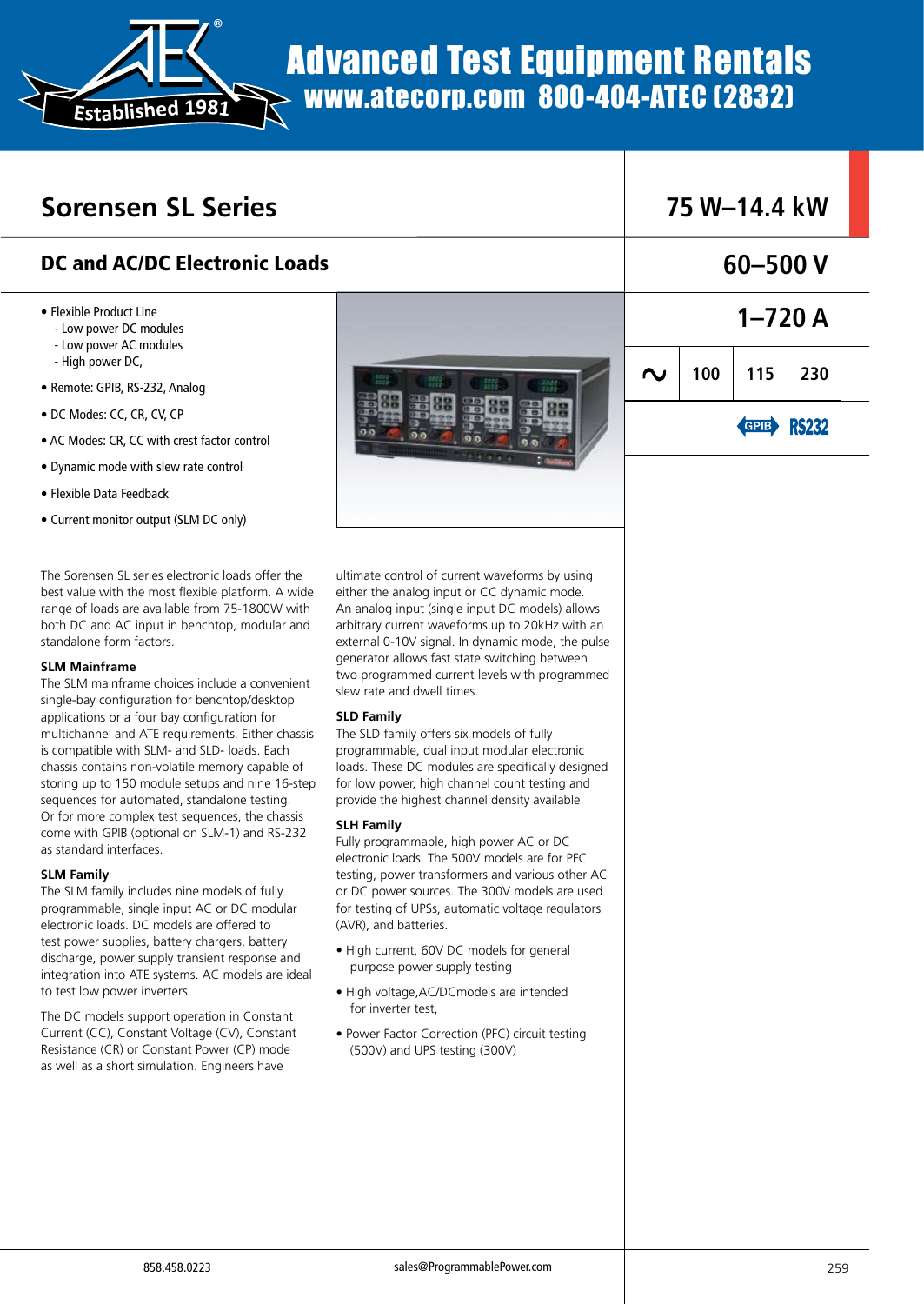#### **Electronic Load Selection**

Often the selection of programmable power supplies is based upon volts and amps capability. However when selecting an electronic load, it is important to account for volts, amps and power. The power limit is displayed on a constant power curve. A load must be selected so that the operating points are within the Power Curve (see Figure 1). For many applications in which different power sources are tested, there may be high voltage, low current requirements as well as low voltage, high current requirements. A single load may be able to handle both with good programming resolution. In cases where a single load may not work, the broad range of current, power and voltage available in the SL series allows optimum selection depending upon the voltage, current, power required.

#### **Applications**

*Low Voltage Operation*

All SL series loads operate well below 1V. However in many applications, such as fuel cell research and microprocessor voltage regulator modules (VRM), the voltage at the load inputs can be 0.1 to 0.2V. This low voltage does not allow the load transistors to fully turn-on (bottom right corner of the power contour). To utilize the full rated current of an electronic load, a boost supply can be placed in series to increase the voltage. While a fixed voltage DC-DC converter can be used as the boost supply, a programmable power supply is preferred to keep the load voltage at the minimum to draw full current as the device under test ramps up in voltage.





**SLM-4: Chassis SLD: Dual** 







**SLM: AC Module**





**Input DC Module**



**SLD: Dual Input DC Module**



**SLM-1 Chassis SLH: DC Electronic Load SLH: AC Electronic Load**



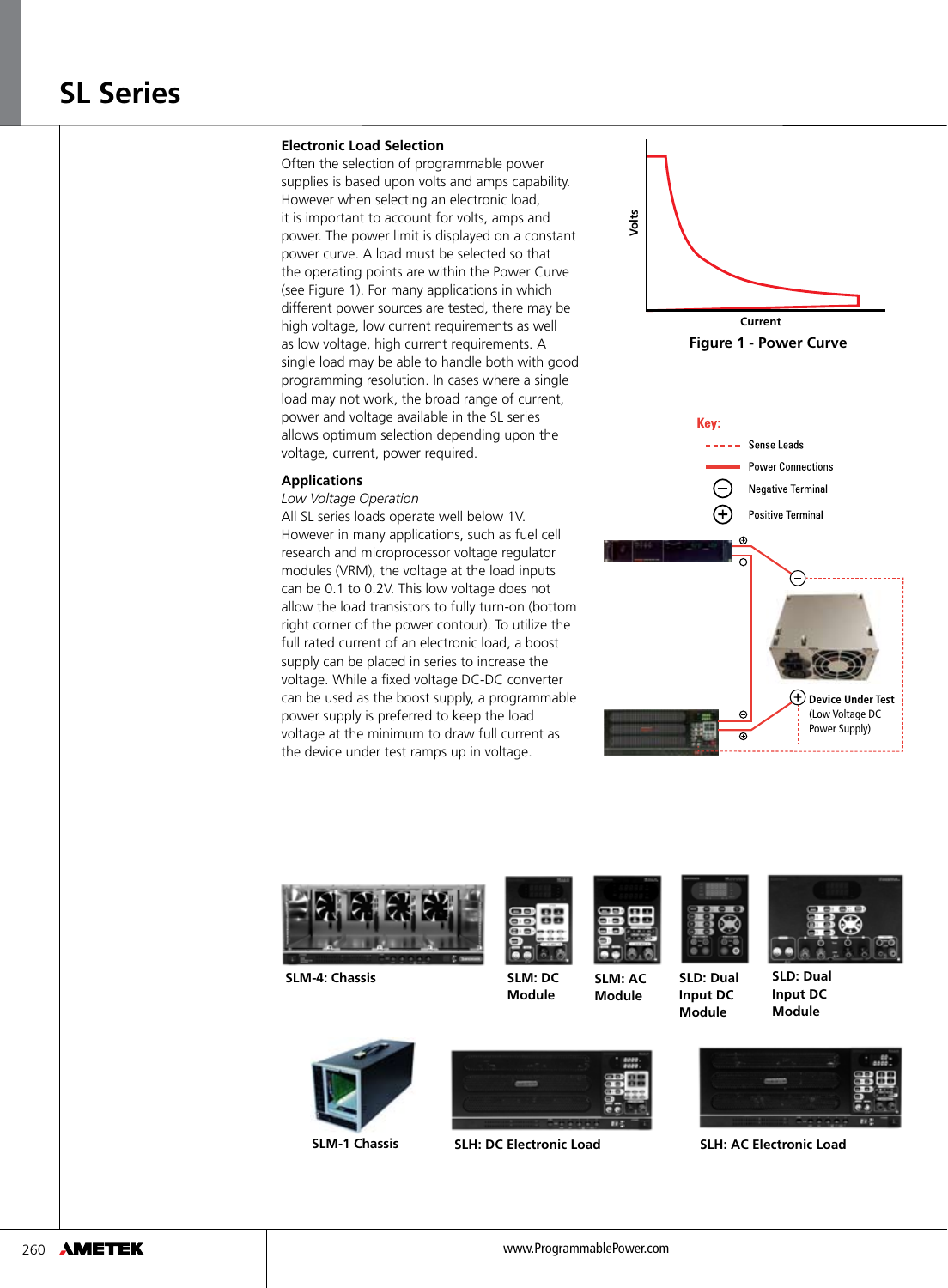# **SL Series : Specifications 75 W–14.4 kW**

| <b>SLH - Standalone AC Loads</b> |                                                                    |                       |                                                                                   |                      |                      |  |  |  |
|----------------------------------|--------------------------------------------------------------------|-----------------------|-----------------------------------------------------------------------------------|----------------------|----------------------|--|--|--|
| <b>Model</b>                     | SLH-500-4-1200                                                     | SLH-500-6-1800        | SLH-300-12-1200                                                                   | SLH-300-12-1800      | SLH-300-18-1800      |  |  |  |
| <b>Input Ratings</b>             |                                                                    |                       |                                                                                   |                      |                      |  |  |  |
| Power:                           | 1200VA                                                             | 1800VA                | 1200VA                                                                            | 1800VA               | 1800VA               |  |  |  |
| Current:                         | 4Arms                                                              | 6Arms                 | 12Arms                                                                            | 12Arms               | 18Arms               |  |  |  |
| Voltage:                         | 300Vrms / 500Vdc                                                   | 300Vrms / 500Vdc      | 300Vrms                                                                           | 300Vrms              | 300Vrms              |  |  |  |
| Frequency:                       |                                                                    |                       | DC, 40 - 70Hz (CC Mode) ; DC - 70Hz (CR Mode)                                     |                      |                      |  |  |  |
| <b>CC Mode</b>                   |                                                                    |                       |                                                                                   |                      |                      |  |  |  |
| Range:                           | $0-2/2-4A$                                                         | $0-3/3-6A$            | $0 - 6 / 6 - 12A$                                                                 | $0-6/6-12A$          | $0-9/9-18A$          |  |  |  |
| Resolution:                      | 0.5/1mA                                                            | 0.75/1.5mA            | 1.5/3mA                                                                           | 1.5/3mA              | 2.25 / 4.5mA         |  |  |  |
| Accuracy:                        | $\pm 0.5\%$ of (setting + range)                                   |                       |                                                                                   |                      |                      |  |  |  |
| Low Current:                     | $0 - 0.6A$<br>$0 - 0.2A$<br>$0 - 0.3A$<br>$0 - 0.6A$<br>$0 - 0.9A$ |                       |                                                                                   |                      |                      |  |  |  |
| Accuracy:                        |                                                                    |                       | $\pm$ (0.5% of reading + 0.2% of range)                                           |                      |                      |  |  |  |
| Maximum Peak Current:            | 8A                                                                 | <b>12A</b>            | 24A                                                                               | 24A                  | <b>18A</b>           |  |  |  |
| <b>CR Mode</b>                   |                                                                    |                       |                                                                                   |                      |                      |  |  |  |
| Range 1: (I>0.5% of rating)      | $50 - 200,0000$                                                    | 33.33 - 133,0000      | $20 - 80,000\Omega$                                                               | $20 - 80,000\Omega$  | $13.3 - 53,3330$     |  |  |  |
| Range 2: (I>50% of rating)       | $12.5 - 50\Omega$                                                  | $8.33 - 33.33 \Omega$ | $5 - 20\Omega$                                                                    | $5 - 20\Omega$       | $3.33 - 13.330$      |  |  |  |
| 4 1/2 DVM                        |                                                                    |                       |                                                                                   |                      |                      |  |  |  |
| Range:                           | $0 - 500V$                                                         | $0 - 500V$            | 300V                                                                              | 300V                 | 300V                 |  |  |  |
| Resolution:                      | 0.1V                                                               | 0.1V                  | 0.1V                                                                              | 0.1V                 | 0.1V                 |  |  |  |
| Accuracy:                        |                                                                    |                       | $\pm$ (0.5% of reading + 0.2% of range)                                           |                      |                      |  |  |  |
| 4 1/2 DAM                        |                                                                    |                       |                                                                                   |                      |                      |  |  |  |
| Range:                           | $0 - 4A$                                                           | $0-6A$                | $0-12A$                                                                           | $0-12A$              | $0-18A$              |  |  |  |
| Resolution:                      | 1 <sub>m</sub> A                                                   | 1 <sub>m</sub> A      | 1mA                                                                               | 1mA                  | 1mA                  |  |  |  |
| Accuracy:                        |                                                                    |                       | $\pm$ (0.5% of reading + 2% of range) ; $\pm$ 0.5% of (reading + range) @ 50/60Hz |                      |                      |  |  |  |
| 4 1/2 Watt Meter                 |                                                                    |                       |                                                                                   |                      |                      |  |  |  |
| Range:                           | 0-1200W                                                            | 0-1800W               | 0-1200W                                                                           | 0-1800W              | 0-1800W              |  |  |  |
| Resolution:                      |                                                                    |                       | 0.1W                                                                              |                      |                      |  |  |  |
| Accuracy:                        | $\pm$ (0.5% of reading) $\pm$ 3W                                   |                       |                                                                                   |                      |                      |  |  |  |
| VA / Power Meter:                |                                                                    |                       | $Vrms \times Arms$                                                                |                      |                      |  |  |  |
| Weight                           | 18.5kgs/40.7lbs                                                    | 21.5kgs/47.3lbs       | 18.5kgs/40.7lbs                                                                   | 21.5kgs/47.3lbs      | 21.5kgs/47.3lbs      |  |  |  |
|                                  |                                                                    |                       |                                                                                   |                      |                      |  |  |  |
| <b>SLM - AC Modules</b>          |                                                                    |                       |                                                                                   |                      |                      |  |  |  |
| <b>Model</b>                     | SLM-60-20-300                                                      | SLM-150-8-300         |                                                                                   | SLM-300-4-300        | SLM-500-1-300        |  |  |  |
|                                  |                                                                    |                       |                                                                                   |                      |                      |  |  |  |
| <b>Input Ratings</b>             |                                                                    |                       |                                                                                   |                      |                      |  |  |  |
| Power:<br>Current:               | 300VA<br>20Arms                                                    | 300VA<br>8Arms        |                                                                                   | 300VA<br>4Arms       | 300VA<br>1Arms       |  |  |  |
|                                  |                                                                    | 150Vrms               |                                                                                   | 300Vrms              | 300Vrms / 500Vdc     |  |  |  |
| Voltage:                         | 60Vrms                                                             |                       |                                                                                   |                      |                      |  |  |  |
| Frequency:<br><b>CC Mode</b>     |                                                                    |                       | DC, 40 - 70Hz (CC Mode) ; DC - 70Hz (CR Mode)                                     |                      |                      |  |  |  |
| Range:                           | 0-10 / 10-20A                                                      | $0 - 4 / 4 - 8A$      |                                                                                   | $0-2/2-4A$           | $0 - 0.5 / 0.5 - 1A$ |  |  |  |
| Resolution:                      | 2.5/5mA                                                            | 1/2mA                 |                                                                                   | 0.5/1mA              | 0.125 / 0.25mA       |  |  |  |
| Accuracy:                        |                                                                    |                       | $\pm 0.5\%$ of (setting + range)                                                  |                      |                      |  |  |  |
| Low Current:                     | $0 - 1A$                                                           | $0 - 0.4A$            |                                                                                   | $0 - 0.2A$           | $0 - 0.05A$          |  |  |  |
| Accuracy:                        |                                                                    |                       | $\pm$ 2% of (setting + range)                                                     |                      |                      |  |  |  |
| <b>Maxium Peak Current:</b>      | 40A                                                                | 16A                   |                                                                                   | 8A                   | 2A                   |  |  |  |
| CR Mode (1)                      |                                                                    |                       |                                                                                   |                      |                      |  |  |  |
| Range 1: (I>0.5% of rating)      | $1.2 - 4,800\Omega$                                                | 7.5-30,000 $\Omega$   |                                                                                   | $30 - 120,000\Omega$ | $200 - 8000000$      |  |  |  |
| Range 2: (I>50% of rating)       | $0.3 - 1.2\Omega$                                                  | $1.875 - 7.5\Omega$   |                                                                                   | $7.5 - 30\Omega$     | $50 - 200\Omega$     |  |  |  |
| 4 1/2 DVM                        |                                                                    |                       |                                                                                   |                      |                      |  |  |  |
| Range:                           | 60V                                                                | 150V                  |                                                                                   | 300V                 | 500V                 |  |  |  |
| Resolution:                      | 0.01V                                                              | 0.01V                 |                                                                                   | 0.1V                 | 0.1V                 |  |  |  |
| Accuracy:                        |                                                                    |                       | $\pm$ (0.5% of reading + 0.2% of range)                                           |                      |                      |  |  |  |
| 4 1/2 DAM                        |                                                                    |                       |                                                                                   |                      |                      |  |  |  |
| Range:                           | 20A                                                                | <b>8A</b>             |                                                                                   | 4A                   | 1A                   |  |  |  |
| Resolution:                      | 0.01A                                                              | 0.001A                |                                                                                   | 0.001A               | 0.001A               |  |  |  |
| Accuracy:                        |                                                                    |                       | $\pm$ (0.5% of reading + 2% of range); $\pm$ 0.5% of (reading + range) @ 50/60Hz  |                      |                      |  |  |  |
| 4 1/2 Watt Meter                 |                                                                    |                       |                                                                                   |                      |                      |  |  |  |
| Range:                           |                                                                    |                       | 300W                                                                              |                      |                      |  |  |  |
| Resolution:                      |                                                                    |                       | 0.1W                                                                              |                      |                      |  |  |  |
| Accuracy:                        |                                                                    |                       | $\pm$ (0.5% of reading) $\pm$ 3W                                                  |                      |                      |  |  |  |
| VA / Power Meter:<br>Weight      |                                                                    |                       | $Vrms \times Arms$<br>3.5kgs/7.7lbs                                               |                      |                      |  |  |  |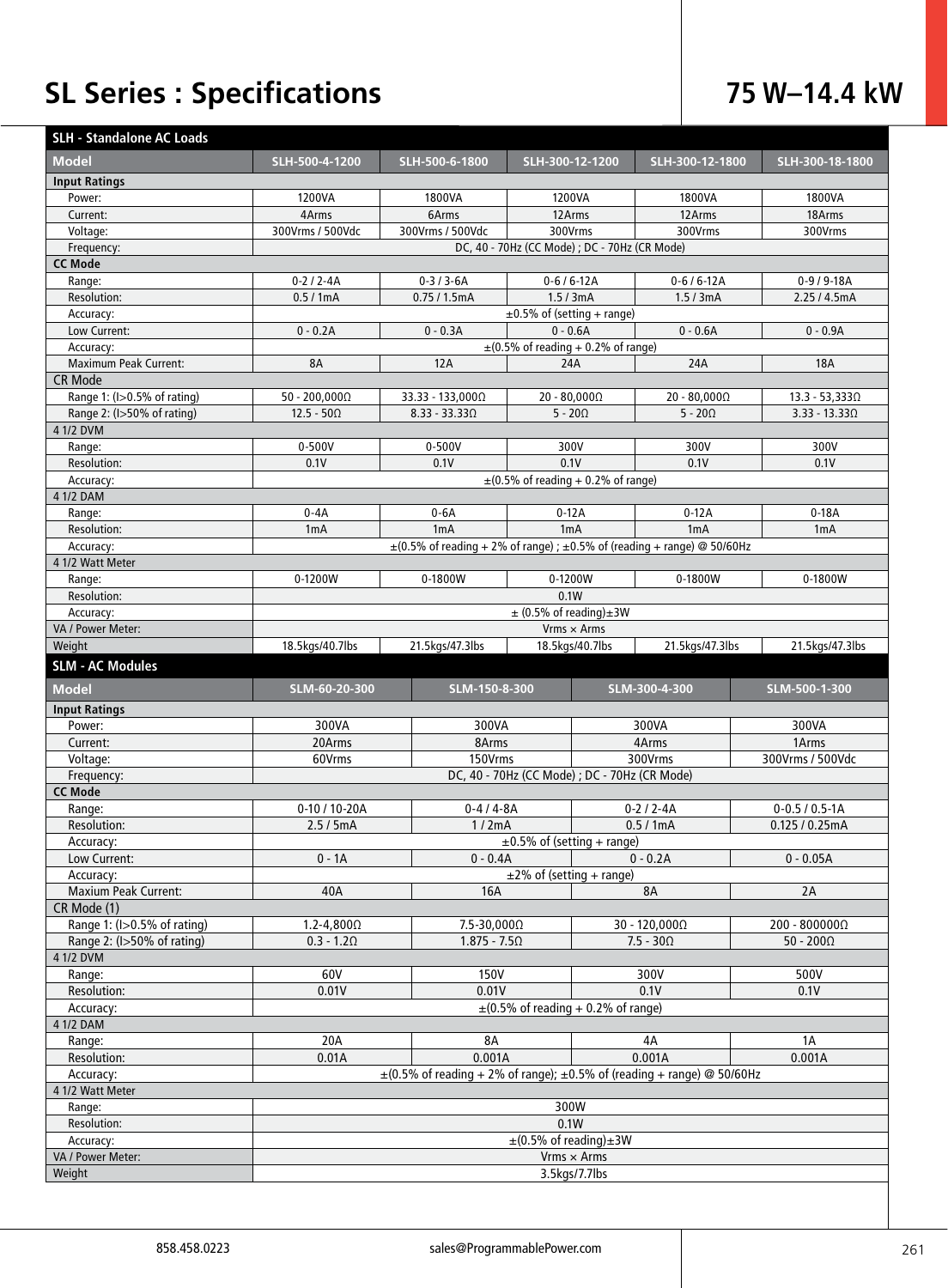# **SL Series : Specifications**

| <b>SLM - DC Modules</b>              |                                 |                    |                        |                                 |                                  |                |                        |            |                        |            |  |
|--------------------------------------|---------------------------------|--------------------|------------------------|---------------------------------|----------------------------------|----------------|------------------------|------------|------------------------|------------|--|
| <b>Model</b>                         | SLM-60-30-150                   |                    | SLM-60-60-300          |                                 | SLM-250-10-300                   |                | SLM-500-10-300         |            | SLM-60-15-75           |            |  |
| <b>Input Ratings</b>                 |                                 |                    |                        |                                 |                                  |                |                        |            |                        |            |  |
| Voltage:                             | 60V                             |                    | 60V                    |                                 | 250V                             |                | 500V                   |            | 60V                    |            |  |
| Current:                             | 30A                             |                    | 60A                    |                                 | <b>10A</b>                       |                | <b>10A</b>             |            | <b>15A</b>             |            |  |
| Power:                               | <b>150W</b>                     |                    |                        | 300W                            |                                  | 300W           |                        | 300W       |                        | 75W        |  |
| Minimum Voltage:<br>(Full Current)   | 0.6V@30A                        |                    |                        | 0.5V@60A                        |                                  | $0.8V \t@ 10A$ |                        | 4.5V @ 10A |                        | 0.3V @ 15A |  |
| <b>CC Mode</b>                       |                                 |                    |                        |                                 |                                  |                |                        |            |                        |            |  |
| Range 1:   Range 2:                  | $0-3A$                          | $0-30A$            |                        | $0-6A$<br>$0-60A$               |                                  | $0-10A$        | $0-1A$                 | $0-10A$    | $0-1.5A$               | $0-15A$    |  |
| Resolution:                          | 0.8 <sub>m</sub> A<br>8.0mA     |                    | 1.6mA                  | 16.0mA                          | $0-1A$<br>0.268mA                | 2.68mA         | 0.268mA                | 2.68mA     | 0.4 <sub>m</sub> A     | 4.0mA      |  |
| Accuracy:                            |                                 |                    |                        | $\pm$ 0.2% of (Setting + Range) |                                  |                |                        |            |                        |            |  |
| <b>CR Mode</b>                       |                                 |                    |                        |                                 |                                  |                |                        |            |                        |            |  |
| Range 1:<br>$(1 > 0.02\%$ of RATING) | $2 - 7.5K\Omega$                |                    | $1-3.75K\Omega$        |                                 | 25-18.75KΩ                       |                | 50-18.75KΩ             |            | $4-15K\Omega$          |            |  |
| Range 2:<br>$(I > 0.2\%$ of RATING)  | $0.1067 - 2\Omega$              |                    | $0.0534 - 10$          |                                 | $1.333 - 25\Omega$               |                | $2.67 - 50\Omega$      |            | $0.213 - 40$           |            |  |
| <b>CV Mode</b>                       |                                 |                    |                        |                                 |                                  |                |                        |            |                        |            |  |
| Range:                               | $0 - 60V$                       |                    |                        | $0 - 60V$                       | $0-250V$                         |                | $0 - 500V$             |            | $0 - 60V$              |            |  |
| Resolution:                          | 0.016V                          |                    | 0.016V                 |                                 | 0.067V                           |                | 0.133V                 |            | 0.016V                 |            |  |
| Accuracy:                            |                                 |                    |                        |                                 | $\pm$ 0.1% of (Setting + Range)  |                |                        |            |                        |            |  |
| <b>CP Mode</b>                       |                                 |                    |                        |                                 |                                  |                |                        |            |                        |            |  |
| Range:                               | 0-150W                          |                    | 0-300W                 |                                 | 0-300W                           |                | 0-300W                 |            | 0-75W                  |            |  |
| Resolution:                          | 0.04W                           |                    | 0.08W                  |                                 | 0.08W                            |                | 0.08W                  |            | 0.02W                  |            |  |
| Accuracy:                            | $\pm$ 0.5% of (Setting + Range) |                    |                        |                                 |                                  |                |                        |            |                        |            |  |
| <b>Short Mode:</b>                   |                                 |                    |                        |                                 |                                  |                |                        |            |                        |            |  |
| Resistance:                          | $0.02\Omega$                    |                    | 8m <sub>0</sub>        |                                 | $0.08\Omega$                     |                | $0.45\Omega$           |            | 0.02 <sub>0</sub>      |            |  |
| Current:                             | 30A                             |                    | 60A                    |                                 | <b>10A</b>                       |                | <b>10A</b>             |            | 15A                    |            |  |
| Dynamic:                             |                                 |                    |                        |                                 |                                  |                |                        |            |                        |            |  |
| T High & T Low:                      |                                 |                    |                        |                                 | 50µs to 9.999s                   |                |                        |            |                        |            |  |
| Rise/Fall of Range 1:                | $2.0 - 125mA/µs$                |                    | 4-250mA/us             |                                 | $0.8 - 50$ m $A/\mu s$           |                | $0.8 - 50$ m $A/\mu s$ |            | $1.0 - 62.5 mA/ \mu s$ |            |  |
| Rise/Fall of Range 2:                |                                 | $0.2 - 1.2A/\mu s$ | $0.04 - 2.5A/\mu s$    |                                 | 8.0-500mA/us                     |                | 8.0-500mA/us           |            | 10-625mA/us            |            |  |
| Accuracy:                            | $± 10\%$ of Setting             |                    |                        |                                 |                                  |                |                        |            |                        |            |  |
| 4 1/2 DVM:                           |                                 |                    |                        |                                 |                                  |                |                        |            |                        |            |  |
| Range:                               | 15.0V                           | 60.0V              | 15.0V                  | 60.0V                           | 30.0V                            | 250.0V         | 199.99V                | 500.0V     | 15.0V                  | 60.0V      |  |
| Resolution:                          | 0.001V                          | 0.002V             | 0.001V                 | 0.002V                          | 0.001V                           | 0.01V          | 0.01V                  | 0.1V       | 0.001V                 | 0.002V     |  |
| Accuracy:                            |                                 |                    |                        |                                 | $\pm$ 0.05% of (Reading + Range) |                |                        |            |                        |            |  |
| 4 1/2 DAM:                           |                                 |                    |                        |                                 |                                  |                |                        |            |                        |            |  |
| Range:                               | 3.0A                            | 30.0A              | 6.0A                   | 60.0A                           | 1.0A                             | 10.0A          |                        | 10.0A      | 1.5A                   | 15.0A      |  |
| Resolution:                          | 0.001A                          | 0.01A              | 0.001A                 | 0.01A                           | 0.0001A                          | 0.001A         |                        | 0.001A     | 0.0001A                | 0.001A     |  |
| Accuracy:                            |                                 |                    |                        |                                 | $\pm$ 0.2% of (Reading + Range)  |                |                        |            |                        |            |  |
| <b>Current Monitor:</b>              | 3.0A/V                          |                    | 6.0A/V                 |                                 | N/A                              |                | N/A                    |            | 1.5A/V                 |            |  |
| <b>Load ON Volt:</b>                 |                                 |                    |                        |                                 |                                  |                |                        |            |                        |            |  |
| Range:                               |                                 |                    | $0.1 - 25V$            |                                 | $0.2 - 50V$                      |                | $0.4 - 100V$           |            | $0.1 - 25V$            |            |  |
| Resolution:                          |                                 |                    | 0.1V                   |                                 | 0.2V                             |                | 0.4V                   |            | 0.1V                   |            |  |
| Accuracy:                            |                                 |                    | 1% of Setting $+0.25V$ |                                 | $1\% + 0.5V$                     |                | 1% of Setting $+1V$    |            | 1% of Setting $+0.25V$ |            |  |
| Load OFF Volt:                       |                                 |                    |                        |                                 |                                  |                |                        |            |                        |            |  |
| Range:                               |                                 |                    | $0-25V$                |                                 | $0-50V$                          |                | $0 - 100V$             |            | $0-25V$                |            |  |
| Resolution:                          |                                 |                    |                        |                                 | 0.01V                            |                |                        |            |                        |            |  |
| Accuracy:                            |                                 |                    | 1% of Setting $+0.25V$ |                                 | $1\% + 0.5V$                     |                | 1% of Setting $+1V$    |            | 1% of Setting $+0.25V$ |            |  |
| Weight:                              |                                 |                    |                        | 3.5kgs/7.7lbs                   |                                  |                |                        |            |                        |            |  |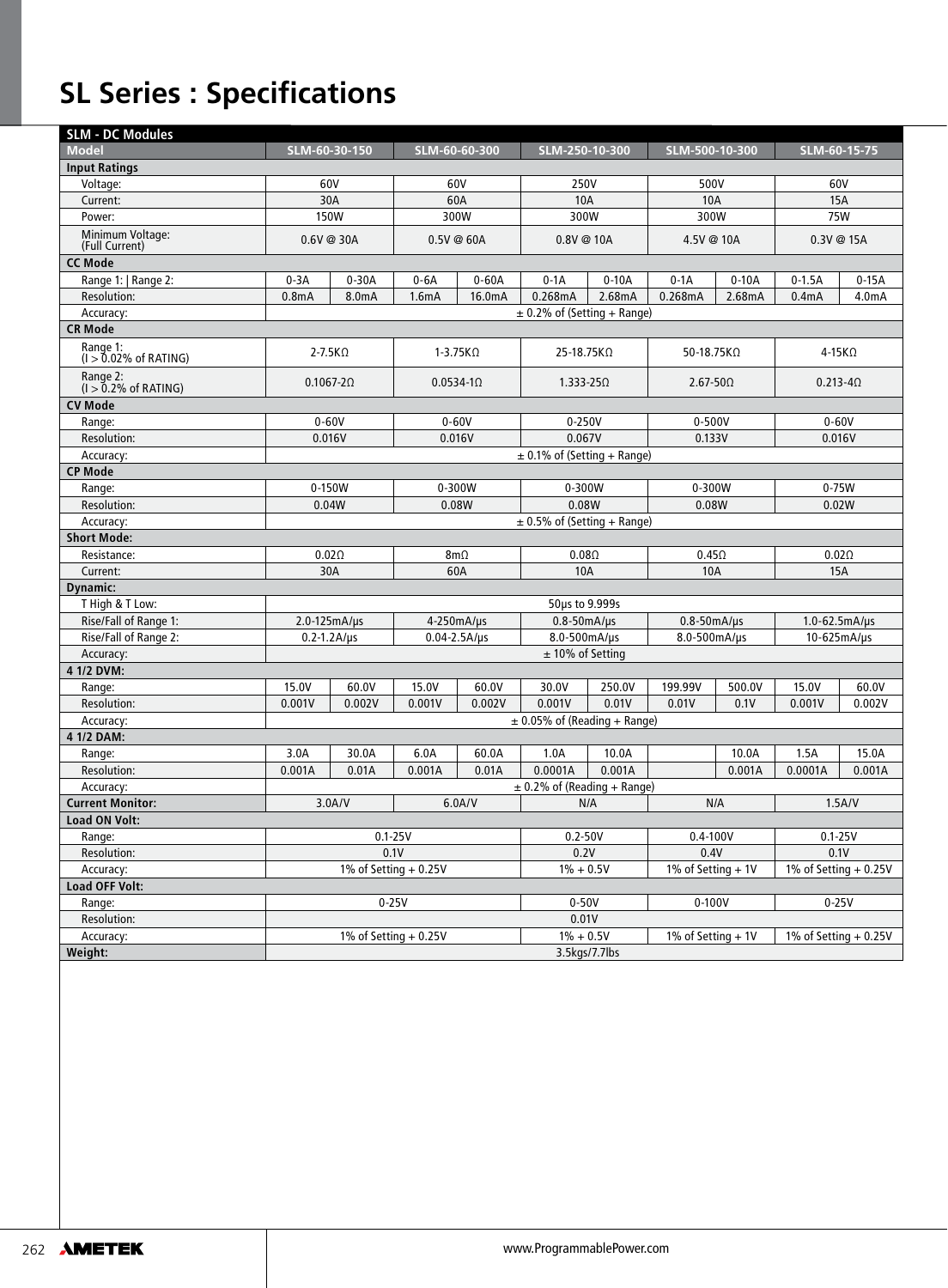# **SL Series : Specifications 75 W–14.4 kW**

| <b>SLD - Dual Input DC Modules</b> |                      |              |                   |                 |                  |                                   |                  |                     |                  |                  |                   |                  |
|------------------------------------|----------------------|--------------|-------------------|-----------------|------------------|-----------------------------------|------------------|---------------------|------------------|------------------|-------------------|------------------|
| Model:                             | SLD-60-505-255       |              | SLD-61-505-255    |                 | SLD-80-20-102    |                                   | SLD-61-5-752     |                     | SLD-62-5-752     |                  | SLD-60-105-550    |                  |
| Input Rating:                      |                      |              |                   |                 |                  |                                   |                  |                     |                  |                  |                   |                  |
| Channel                            | A                    | B            | A                 | B               | A                | B                                 | A                | B                   | A                | B                | A                 | B                |
| Voltage (Volt)                     | $+60V$               | $+60V$       | $+60V$            | $-60V$          | $+80V$           | $+80V$                            | $+60V$           | $-60V$              | $-60V$           | $-60V$           | $+60V$            | $+60V$           |
| Current (Ampere)                   | 50A                  | 5A           | 50A               | 5A              | 20A              | 20A                               | 5A               | 5A                  | 5A               | 5A               | 100A              | 5A               |
| Power (VA)                         | 250W                 | 50W          | 250W              | 50W             | 100W             | 100W                              | <b>75W</b>       | <b>75W</b>          | <b>75W</b>       | <b>75W</b>       | 500W              | <b>50W</b>       |
| Minimum Voltage                    | $0.4V$ @             | 0.4V@        | $0.4V$ @          | 0.9V@           | $0.4V$ @         | 0.4V @                            | $0.4V$ @         | $0.4V$ @            | $0.4V$ @         | 0.4V @           | $0.4V$ @          | 0.4V@            |
| (Full Current)                     | 50A                  | 5A           | 50A               | 5A              | 20A              | 20A                               | 5A               | 5A                  | 5A               | 5A               | 100A              | 5A               |
| CC Mode:                           |                      |              |                   |                 |                  |                                   |                  |                     |                  |                  |                   |                  |
|                                    | $0 - 5A$             | $0 - 0.5A$   | $0 - 5A$          | $0 - 0.5A$      | $0 - 2.0A$       | $0 - 2.0A$                        | $0 - 0.5A$       | $0 - 0.5A$          | $0 - 0.5A$       | $0 - 0.5A$       | $0 - 10A$         | $0 - 0.5A$       |
| Range                              | /50A                 | /5A          | /50A              | /5A             | /20A             | /20A                              | / 5A             | / 5A                | / 5A             | / 5A             | /100A             | /5A              |
|                                    | 1.34/                | 0.134/       | 1.34/             | 0.134/          | 0.533/           | 0.533/                            | 0.134/           | 0.134/              | 0.134/           | 0.134/           | 2.66/             | 0.134/           |
| Resolution                         | 13.4mA               | 1.34mA       | 13.4mA            | 1.34mA          | 5.33mA           | 5.33mA                            | 1.34mA           | 1.34mA              | 1.34mA           | 1.34mA           | 26.6mA            | 1.34mA           |
| Accuracy                           |                      |              |                   |                 |                  | $\pm 0.2\%$ of (Setting + Range)  |                  |                     |                  |                  |                   |                  |
| CR Mode:                           |                      |              |                   |                 |                  |                                   |                  |                     |                  |                  |                   |                  |
|                                    |                      |              |                   |                 |                  |                                   |                  |                     |                  |                  |                   |                  |
| Range 1: $(\Omega)$                | $1.2 -$<br>4500      | $12 -$       | $1.2 -$<br>4500   | $12 -$<br>45000 | $4 -$            | 4 -                               | $12 -$           | $12 -$              | $12 -$           | $12 -$           | $0.6 -$           | $12 -$<br>45000  |
| $(I>0.02\%$ of rating)             |                      | 45000        |                   |                 | 15000            | 15000                             | 45000            | 45000               | 45000            | 45000            | 2250              |                  |
| Range 2: $(\Omega)$                |                      |              |                   |                 |                  |                                   |                  |                     |                  |                  |                   |                  |
| $(I>0.2\%$ of rating)              | $0.04 - 1.2$         | $0.4 - 12$   | $0.04 - 1.2$      | $0.4 - 12$      | $0.133 - 4$      | $0.133 - 4$                       | $0.4 - 12$       | $0.4 - 12$          | $0.4 - 12$       | $0.4 - 12$       | $0.02 - 0.6$      | $0.4 - 12$       |
| <b>CV Mode</b>                     |                      |              |                   |                 |                  |                                   |                  |                     |                  |                  |                   |                  |
| Range                              |                      | $0 - 60V$    |                   | $0 - (-60)V$    |                  | $0 - 60V$                         |                  |                     | $0 - (-60)V$     |                  |                   | $0 - 60V$        |
| Resolution                         |                      |              |                   |                 | 21.3mV           |                                   |                  |                     | 16mV             |                  |                   |                  |
|                                    | 16mV                 |              |                   |                 |                  | $\pm 0.2\%$ of (Setting + Range)  |                  |                     |                  |                  |                   |                  |
| Accuracy                           |                      |              |                   |                 |                  |                                   |                  |                     |                  |                  |                   |                  |
| <b>Short Mode</b>                  |                      |              |                   |                 |                  |                                   |                  |                     |                  |                  |                   |                  |
| Resistance                         | $8m\Omega$           | $0.08\Omega$ | $8m\Omega$        | $0.18\Omega$    | $0.02\Omega$     | $0.02\Omega$                      | $0.02\Omega$     | $0.06\Omega$        | $0.06\Omega$     | $0.06\Omega$     | $4m\Omega$        | $0.08\Omega$     |
| Current                            | 50A                  | 5A           | 50A               | 5A              | 20A              | 20A                               | 5A               | 5A                  | 5A               | 5A               | 100A              | 5A               |
| <b>Dynamic Mode</b>                |                      |              |                   |                 |                  |                                   |                  |                     |                  |                  |                   |                  |
| T High / T Low                     |                      |              |                   |                 |                  | 50µs to 9.999s                    |                  |                     |                  |                  |                   |                  |
| <b>Slew Rate</b>                   | 4-200                | $0.4 - 20$   | 4-200             | $0.4 - 20$      | $1.6 - 80$       | $1.6 - 80$                        | $0.4 - 20$       | $0.4 - 20$          | $0.4 - 20$       | $0.4 - 20$       | $8 - 400$         | $0.4 - 20$       |
| $(mA/\mu s)$                       | 40-2000              | 4-200        | 40-2000           | 4-200           | 16-800           | 16-800                            | 4-200            | 4-200               | 4-200            | 4-200            | 80-4000           | 4-200            |
| Resolution                         | 0.8                  | 0.08         | 0.8               | 0.08            | 0.32             | 0.32                              | 0.08             | 0.08                | 0.08             | 0.08             | 1.6               | 0.08             |
| $(mA/\mu s)$                       | 8                    | 0.8          | 8                 | 0.8             | 3.2              | 3.2                               | 0.8              | 0.8                 | 0.8              | 0.8              | 16                | 0.8              |
| Accuracy                           |                      |              |                   |                 |                  | $\pm(10\% + 10\mu s)$             |                  |                     |                  |                  |                   |                  |
| 4 1/2 DVM:                         |                      |              |                   |                 |                  |                                   |                  |                     |                  |                  |                   |                  |
| Range                              |                      |              | 15V / 60.00V      |                 | 20V / 80V        |                                   |                  |                     | 15V / 60.00V     |                  |                   |                  |
| Resolution                         |                      |              |                   |                 |                  | $0.001$ V / 0.01 V                |                  |                     |                  |                  |                   |                  |
| Accuracy                           |                      |              |                   |                 |                  | $\pm 0.05\%$ of (Reading + Range) |                  |                     |                  |                  |                   |                  |
| 4 1/2 DAM:                         |                      |              |                   |                 |                  |                                   |                  |                     |                  |                  |                   |                  |
| Range                              | 15A / 50A            | 1.5A/        | 15A / 50A         | 1.5A/           | 2.0A/            | 2.0A/                             | 1.5A/            | 1.5A/               | 1.5A/            | 1.5A/            | 10/               | 1.5A/            |
|                                    |                      | 5A           |                   | 5A              | 20A              | 20A                               | 5A               | 5A                  | 5A               | 5A               | 100A              | 5A               |
| Resolution                         | 1mA/                 | 0.1mA/       | 1mA/              | 0.1mA/          | 0.1mA/           | 0.1mA/                            | 0.1mA/           | 0.1 <sub>m</sub> A/ | 0.1mA/           | 0.1mA/           | 1/                | 0.1mA/           |
|                                    | 10 <sub>m</sub> A    | 1mA          | 10 <sub>m</sub> A | 1mA             | 1 <sub>m</sub> A | 1 <sub>m</sub> A                  | 1 <sub>m</sub> A | 1mA                 | 1 <sub>m</sub> A | 1 <sub>m</sub> A | 10 <sub>m</sub> A | 1 <sub>m</sub> A |
| Accuracy                           |                      |              |                   |                 |                  | $\pm$ 0.2% of (Reading + Range)   |                  |                     |                  |                  |                   |                  |
| Load ON Voltage                    |                      |              |                   |                 |                  |                                   |                  |                     |                  |                  |                   |                  |
| Range                              |                      |              |                   |                 |                  | $0.1 - 25V$                       |                  |                     |                  |                  |                   |                  |
| Resolution                         |                      |              |                   |                 |                  | 0.1V                              |                  |                     |                  |                  |                   |                  |
| Accuracy                           |                      |              |                   |                 |                  | 1% of Setting +0.25V              |                  |                     |                  |                  |                   |                  |
| Load OFF Voltage                   |                      |              |                   |                 |                  |                                   |                  |                     |                  |                  |                   |                  |
| Range                              |                      |              |                   |                 |                  | $0-25V$                           |                  |                     |                  |                  |                   |                  |
| Resolution                         |                      |              |                   |                 |                  | 1mV                               |                  |                     |                  |                  |                   |                  |
| Accuracy                           | 1% of Setting +0.25V |              |                   |                 |                  |                                   |                  |                     |                  |                  |                   |                  |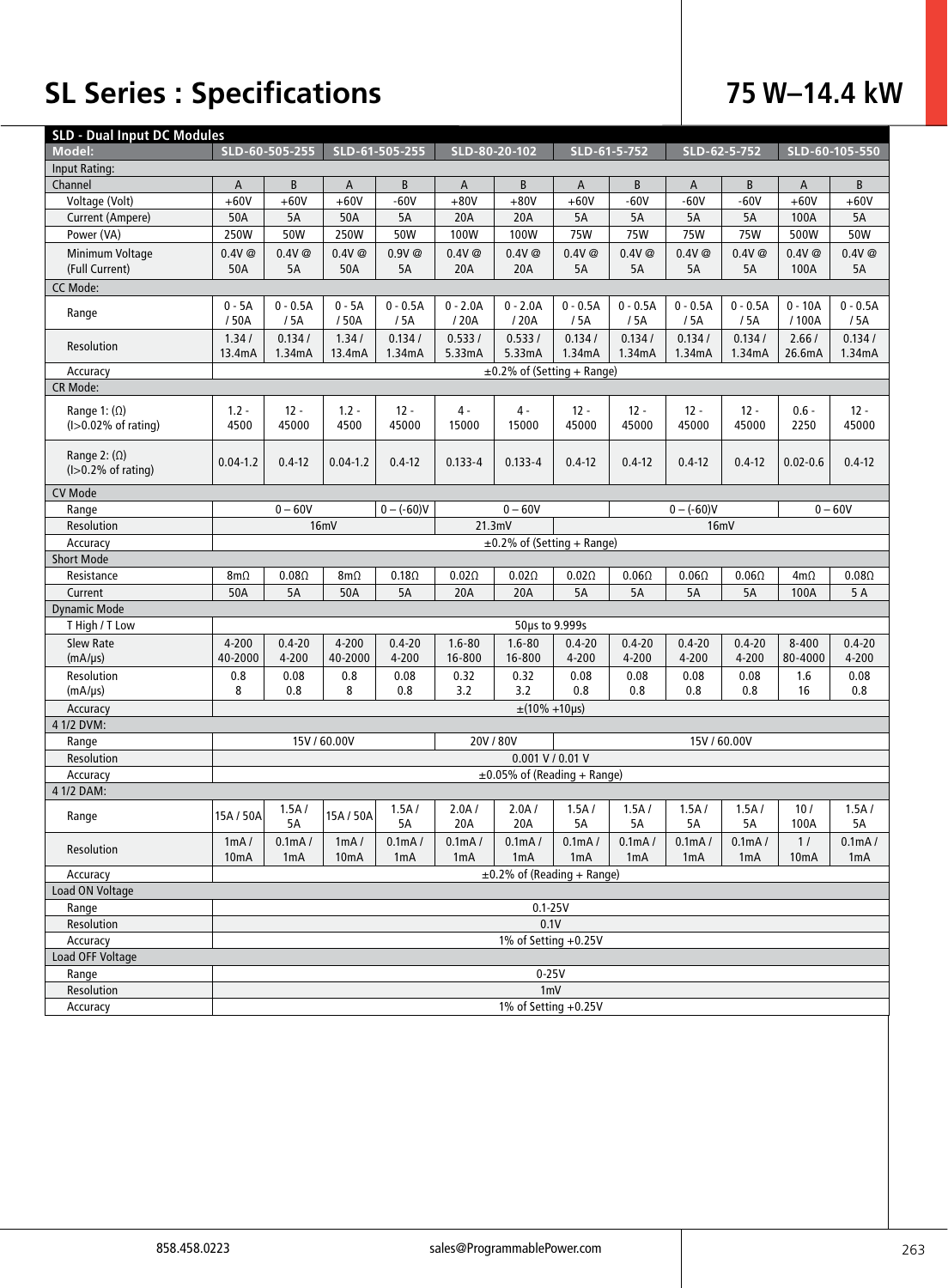## **SL Series : Specifications**

| <b>SLH - Standalone DC Loads</b>  |                                                                       |                      |                   |                                   |                       |                                                                                                                |                                       |
|-----------------------------------|-----------------------------------------------------------------------|----------------------|-------------------|-----------------------------------|-----------------------|----------------------------------------------------------------------------------------------------------------|---------------------------------------|
| <b>Model</b>                      |                                                                       |                      |                   |                                   |                       | SLH-60-120-600 SLH-60-120-1200 SLH-60-120-1800 SLH-60-240-1200 SLH-60-240-1800 SLH-60-360-1800 SLH-500-60-1800 |                                       |
| <b>Input Ratings</b>              |                                                                       |                      |                   |                                   |                       |                                                                                                                |                                       |
| Voltage                           | 60V<br>500 V                                                          |                      |                   |                                   |                       |                                                                                                                |                                       |
| Current                           | 120A                                                                  |                      |                   | 240A                              |                       | 360A                                                                                                           | 60 A                                  |
| Power                             | 600W                                                                  | 1200W                | 1800W             | 1200W                             | 1800W                 | 1800W                                                                                                          | 1800W                                 |
| Minimum Voltage<br>(Full Current) | 0.5V@120A                                                             | $0.4V \t@ 120A$      | 0.3V @ 120A       | 0.5V @ 240A                       | 0.5V @ 240A           | 0.4@360A                                                                                                       | 6V@60A                                |
| CC Mode                           |                                                                       |                      |                   |                                   |                       |                                                                                                                |                                       |
| Range                             |                                                                       | 0-12 / 0-120A        |                   |                                   | 0-24 / 0-240A         | $0 - 36/360A$                                                                                                  | $0 - 6/60$ A                          |
| Resolution                        |                                                                       | 3.2 / 32mA           |                   | 6.4/64mA                          |                       | 9.6 / 96mA                                                                                                     | $1.6/16$ mA                           |
| Accuracy                          |                                                                       |                      |                   | ±0.2% OF (SETTING + RANGE)        |                       |                                                                                                                |                                       |
| CR Mode                           |                                                                       |                      |                   |                                   |                       |                                                                                                                |                                       |
| Range 1<br>(I>0.05% of rating)    | $0.5 - 1875\Omega$<br>$0.25 - 937.50\Omega$<br>$0.167 - 624.9 \Omega$ |                      |                   |                                   |                       | $8.33 - 187500$                                                                                                |                                       |
| Range 2<br>$(I>0.5%$ of rating)   |                                                                       | $0.027 - 0.5\Omega$  |                   |                                   | $0.0133 - 0.25\Omega$ | $8.3 - 167 \text{m}\Omega$                                                                                     | $0.444 - 8.330$                       |
| CV Mode                           |                                                                       |                      |                   |                                   |                       |                                                                                                                |                                       |
| Range                             |                                                                       |                      |                   | $0 - 60V$                         |                       |                                                                                                                | $0 - 500V$                            |
| Resolution                        |                                                                       |                      |                   | 0.016V                            |                       |                                                                                                                | 0.133V                                |
| Accuracy                          |                                                                       |                      |                   | $\pm 0.1\%$ OF (SETTING + RANGE)  |                       |                                                                                                                |                                       |
| <b>CP Mode</b>                    |                                                                       |                      |                   |                                   |                       |                                                                                                                |                                       |
| Range                             | $0 - 600W$                                                            | $0 - 1200W$          | $0 - 1800W$       | $0 - 1200W$                       | $0 - 1800W$           | $0 - 1800W$                                                                                                    | 0-1800W                               |
| Resolution                        | 0.16W                                                                 | 0.32W                | 0.48W             | 0.32W                             | 0.48W                 | 0.48W                                                                                                          | 0.48W                                 |
| Accuracy                          |                                                                       |                      |                   | $\pm$ 0.5% OF (SETTING + RANGE)   |                       |                                                                                                                |                                       |
| <b>Short Mode</b>                 |                                                                       |                      |                   |                                   |                       |                                                                                                                |                                       |
| <b>Maximum Resistance</b>         | 4.2m <sub>Ω</sub>                                                     | 3.3m <sub>Ω</sub>    | 2.5m <sub>Ω</sub> | $2.1m\Omega$                      |                       | $1.1m\Omega$                                                                                                   | $0.1 \Omega$                          |
| Current                           |                                                                       | 120A                 |                   | 240A                              |                       | 360A                                                                                                           | 60A                                   |
| <b>Dynamic Mode</b>               |                                                                       |                      |                   |                                   |                       |                                                                                                                |                                       |
| T High / T Low                    |                                                                       |                      |                   | 50µs to 9.999s                    |                       |                                                                                                                |                                       |
| Slew Rate Low                     |                                                                       | 8mA - 500mA/us       |                   | $16mA - 1A/µs$<br>24mA - 1.5A/µs  |                       |                                                                                                                | 4.8-300 mA/us                         |
| Slew Rate High                    |                                                                       | $80mA - 5A/µs$       |                   |                                   | $0.160A - 10A/\mu s$  | $0.24A - 15A/\mu s$                                                                                            | $0.048 - 3.0 A/\mu s$                 |
| Accuracy                          |                                                                       |                      |                   | $\pm$ (10% OF SETTING +10µs)      |                       |                                                                                                                |                                       |
| 4 1/2 DVM                         |                                                                       |                      |                   |                                   |                       |                                                                                                                |                                       |
| Range                             |                                                                       |                      |                   | $0 - 20.00 / 60.00V$              |                       |                                                                                                                | $0 - 60.00/600.0$                     |
| Resolution                        |                                                                       |                      |                   | 0.001 / 0.01V                     |                       |                                                                                                                | 0.01/0.1V                             |
| Accuracy<br>4 1/2 DAM             |                                                                       |                      |                   | $\pm 0.05\%$ OF (READING + RANGE) |                       |                                                                                                                |                                       |
| Range                             |                                                                       | $0 - 12A / 0 - 120A$ |                   | $0 - 24A / 0 - 240A$              |                       | $0 - 36A / 0 - 360A$                                                                                           | $0 - 6/60$ A                          |
| <b>Resolution</b>                 |                                                                       | 1mA/4mA              |                   |                                   | 1mA / 10mA            | 1.2mA / 12mA                                                                                                   | 0.001A/0.01A                          |
| Accuracy                          |                                                                       |                      |                   | $\pm 0.5\%$ OF (READING + RANGE)  |                       |                                                                                                                |                                       |
| <b>Current Monitor</b>            |                                                                       | 12A/V                |                   |                                   | 24A/V                 | 36A/V                                                                                                          | N/A                                   |
| Load ON Volt                      |                                                                       |                      |                   |                                   |                       |                                                                                                                |                                       |
| Range                             | $0.1 - 25V$<br>$0.4 - 100V$                                           |                      |                   |                                   |                       |                                                                                                                |                                       |
| Resolution                        | 0.1V                                                                  |                      |                   |                                   |                       |                                                                                                                | 0.4V                                  |
| Accuracy                          | 1% of SETTING +0.25V                                                  |                      |                   |                                   |                       |                                                                                                                |                                       |
| Load OFF Volt                     |                                                                       |                      |                   |                                   |                       |                                                                                                                |                                       |
| Range                             |                                                                       |                      |                   | $0 - 25V$                         |                       |                                                                                                                | $0 - 100V$                            |
| Resolution                        |                                                                       |                      |                   | 0.1V                              |                       |                                                                                                                |                                       |
| Accuracy                          |                                                                       |                      |                   | 1% of SETTING +0.25V              |                       |                                                                                                                |                                       |
| Weight                            | 15.2kgs./33.4lbs                                                      | 19.4kgs/42.7lbs      | 23.6kgs/51.9lbs   | 19.4kgs/42.7lbs                   | 23.6kgs/51.9lbs       |                                                                                                                | 23.6kgs/51.9lbs 23.6 kgs. / 51.9 lbs. |
|                                   |                                                                       |                      |                   |                                   |                       |                                                                                                                |                                       |
|                                   |                                                                       |                      |                   |                                   |                       |                                                                                                                |                                       |

© 2009 AMETEK Programmable Power All rights reserved. AMETEK Programmable Power is the trademark of AMETEK Inc., registered in the U.S. and other countries. Elgar, Sorensen, California Instruments, and Power Ten are trademarks of AMETEK Inc., registered in the U.S.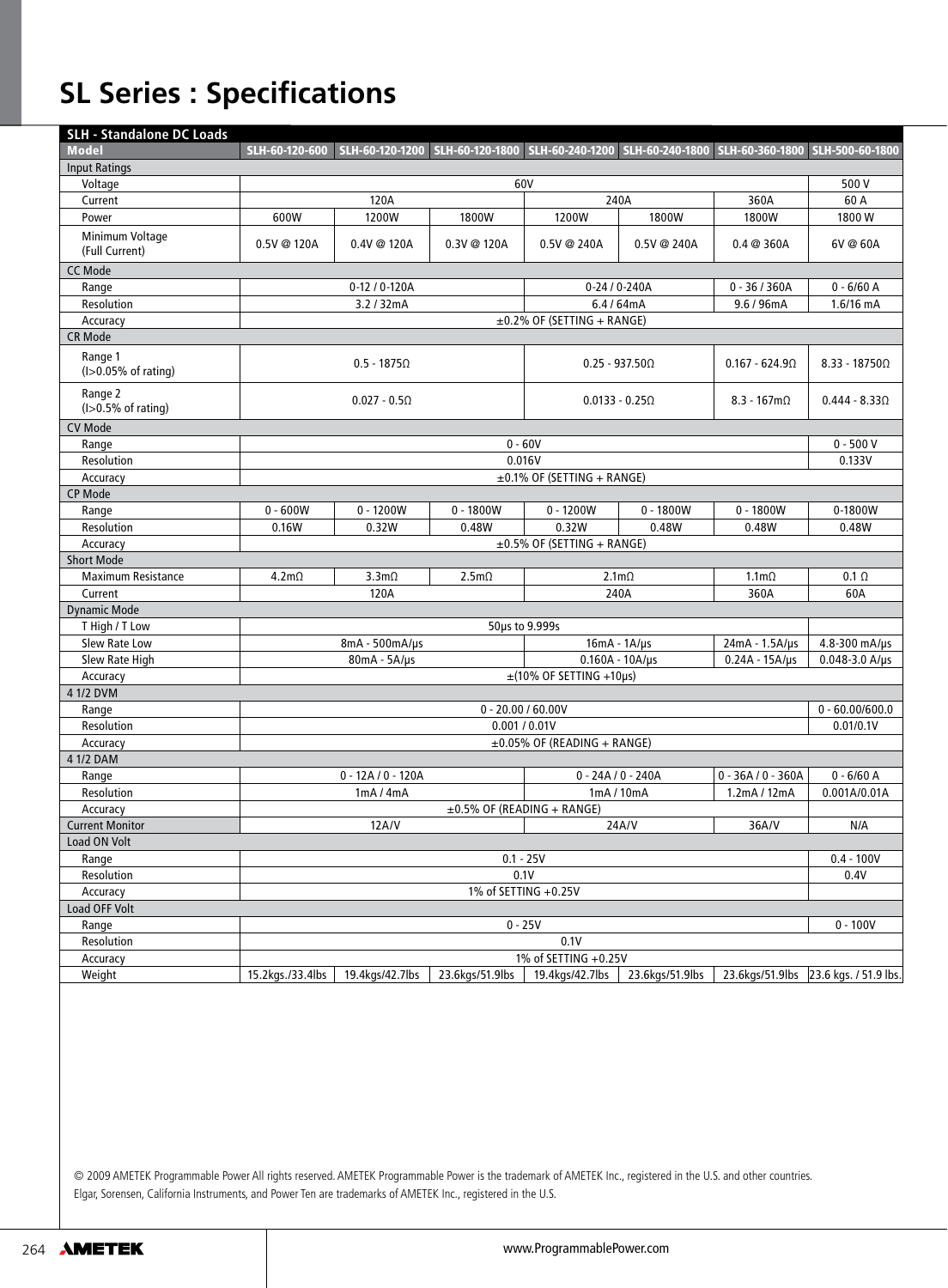## **SL Series : Specifications 75 W–14.4 kW**

| Common                                     |                                                                                                                                                                                                                |  |  |  |  |  |  |
|--------------------------------------------|----------------------------------------------------------------------------------------------------------------------------------------------------------------------------------------------------------------|--|--|--|--|--|--|
| Software                                   | LabVIEW Driver can be downloaded at no cost: www.elgar.com/products/SL/SL_Downloads.htm                                                                                                                        |  |  |  |  |  |  |
| Regulatory                                 | Certified to UL/CSA 61010 and IEC/EN 61010-1, CE Compliant (LVD and EMC Directives)                                                                                                                            |  |  |  |  |  |  |
| Environmental                              | Operating Temperature: 0° to 40°C<br>Storage Temperature: -10° to 65°C                                                                                                                                         |  |  |  |  |  |  |
| Cooling                                    | Front, Side, Top Air Inlets, Rear Exhaust, Units may be rackmounted without spacing.                                                                                                                           |  |  |  |  |  |  |
| <b>SLH Memory</b>                          | 150 Settings for DC, 5 Settings for AC                                                                                                                                                                         |  |  |  |  |  |  |
| Readback                                   | Voltage, Current, Power: 16-bit resolution, VA: Vrms x Arms                                                                                                                                                    |  |  |  |  |  |  |
| Analog Input                               | SLM: DB9 connector, SLH: BNC connector. DC, Single Input (SLH or SLM), CC Mode: 0-10V = 0 - FS, Bandwidth: 20kHz,<br>Sums Current with Programmed Value                                                        |  |  |  |  |  |  |
| AC (SLH or SLM)                            | Sync signal on zero crossing                                                                                                                                                                                   |  |  |  |  |  |  |
| <b>Remote Programming</b>                  | SLM-1: RS-232C, GPIB (Optional), SLM-4: RS-232C, GPIB, analog, SLH: RS-232C, GPIB, analog                                                                                                                      |  |  |  |  |  |  |
| Dynamic Mode (DC Models)<br>(see Figure 4) | Mode: CC, T-high, T-low: 50 us to 9.999 sec, Slew Rate: See Specification Tables, I high, I low: 0 to Rated Current                                                                                            |  |  |  |  |  |  |
| <b>Options and Accessories</b>             | -1: GPIB, SLM-1 or SLM-4 only<br>-01: 100/200V AC input, SLM-1 only<br>-11: 100/200V AC input and GPIB<br>M12: Front panel bus bar, SLH DC only<br>M23: Front panel bus bar and 100/200V AC Input, SLH DC only |  |  |  |  |  |  |
| <b>Input Power</b>                         |                                                                                                                                                                                                                |  |  |  |  |  |  |
| Line:                                      | 115V / 230V $\pm$ 10%, switch selectable or 100V / 200V $\pm$ 10% switch selectable (optional)                                                                                                                 |  |  |  |  |  |  |
| Frequency:                                 | 50 / 60Hz                                                                                                                                                                                                      |  |  |  |  |  |  |
| <b>Power Consumption</b>                   | 100W Maximum                                                                                                                                                                                                   |  |  |  |  |  |  |
| Protection: AC input fuses                 |                                                                                                                                                                                                                |  |  |  |  |  |  |
| OVP, OCP, OPP:                             | $~1$ -5% above rated maximum                                                                                                                                                                                   |  |  |  |  |  |  |
| OTP:                                       | $\sim$ 85°C Heat sink temperature                                                                                                                                                                              |  |  |  |  |  |  |
| DC Loads:                                  | Reverse Polarity All protection modes turn off LOAD input                                                                                                                                                      |  |  |  |  |  |  |
| Hardware Input Voltage Limit:              | 60V Rated DC Input: 100V, 250V Rated DC Input: 400V, 500V Rated DC and all AC Input: 900V                                                                                                                      |  |  |  |  |  |  |
| <b>SLM Chassis</b>                         |                                                                                                                                                                                                                |  |  |  |  |  |  |
| Memory                                     | 150 memory settings for DC modules, 5 memory settings for AC modules, Memory settings store entire chassis condition                                                                                           |  |  |  |  |  |  |
| Sequencer (see Figure 2)                   |                                                                                                                                                                                                                |  |  |  |  |  |  |
| Control                                    | Front panel                                                                                                                                                                                                    |  |  |  |  |  |  |
| Timing                                     | 100ms-9.9 secs per step                                                                                                                                                                                        |  |  |  |  |  |  |
| Maximum Steps per Sequence                 | 16                                                                                                                                                                                                             |  |  |  |  |  |  |
| Number of Sequences                        | 9                                                                                                                                                                                                              |  |  |  |  |  |  |
| Programming                                |                                                                                                                                                                                                                |  |  |  |  |  |  |
| All Parameters                             | 12-bit resolution                                                                                                                                                                                              |  |  |  |  |  |  |
| AC Crest Factor (see Figure 3)             | Sinewave: $\sqrt{2}$ , 1.5-3.5, Resolution: 0.1<br>Squarewave: 1.0-3.4, Resolution: 0.1                                                                                                                        |  |  |  |  |  |  |
| DC                                         | $\sqrt{2}$ , 2.0-3.5, Resolution: 0.5                                                                                                                                                                          |  |  |  |  |  |  |
| Maximum Peak                               | Current = $2 \times$ Rated Current                                                                                                                                                                             |  |  |  |  |  |  |
| Current                                    | $CF = 3.5$<br>$CF = 2$<br><b>Slew Rate</b><br><b>Slew Rate</b><br>$CF = \sqrt{2}$<br>(FALL)<br>(RISE)<br>Current<br>Irms<br>I High<br><b>Jurrent</b><br><b>Time</b>                                            |  |  |  |  |  |  |

**Time** 



**Time Fig.2 - Sequencer for Modules Fig.3 - Crest Factor for AC models Fig.4 - Dynamic Mode for DC models**

**For T High .......... T Low ......** 

- I Low